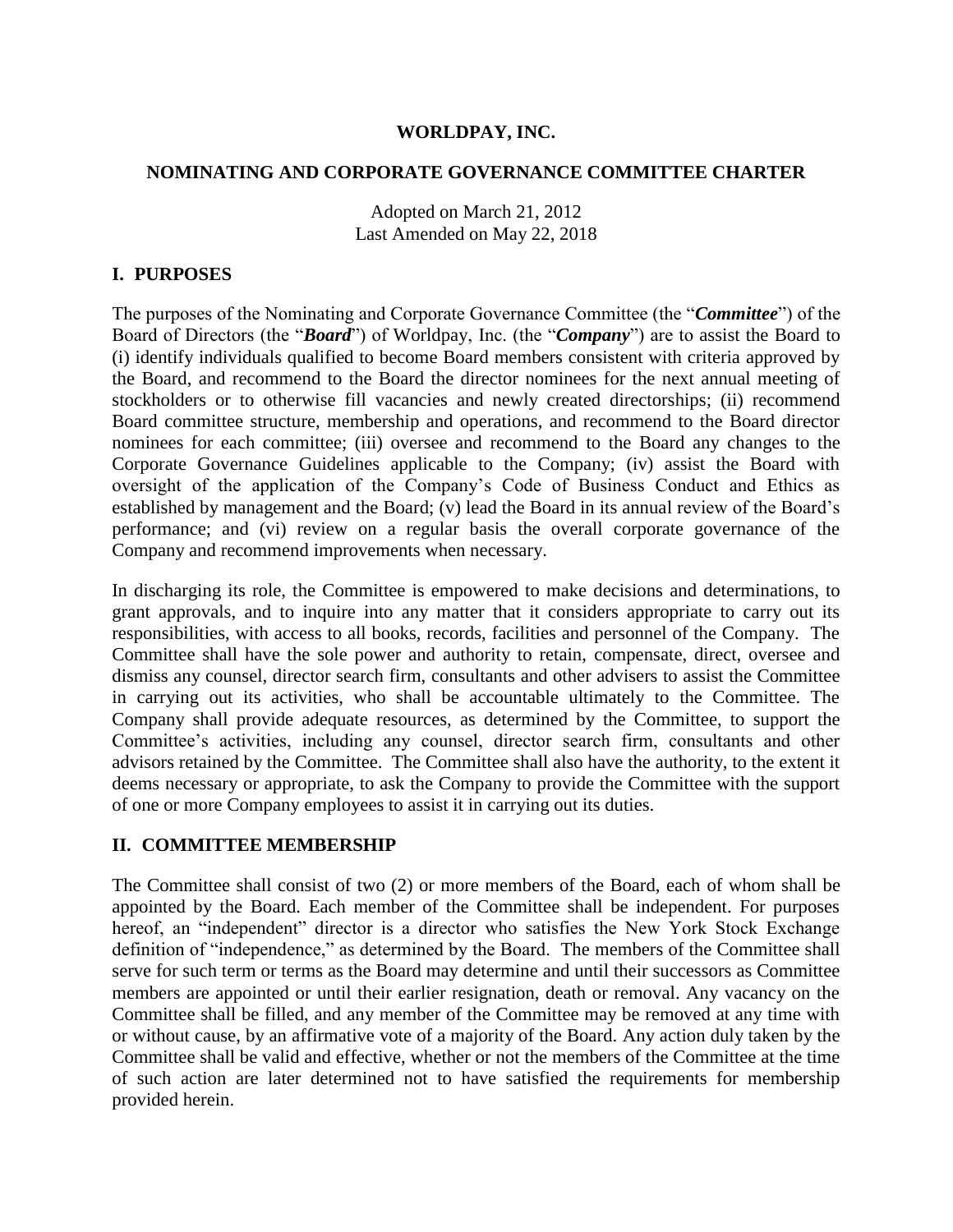Unless a Chairperson is elected by the full Board, members of the Committee shall designate one member of the Committee as its Chairperson. The Chairperson shall preside at meetings of the Committee and shall have authority to convene meetings, set agendas for meetings, and determine the Committee's information needs, except as otherwise provided by action of the Committee. In the absence of the Chairperson at a duly convened meeting, the Committee may select a temporary substitute from among its members to serve as chair of the meeting.

# **III. COMMITTEE MEETINGS**

The Committee shall meet at least two (2) times each year and additionally as the Committee or the Chairperson deems advisable. The Chairperson, after consultation with the Chairperson of the Board and management of the Company, shall establish the schedule of its regular meetings. Meetings of the Committee may be held telephonically or through other technological means. Provided that notice of a meeting is given or waived by all members of the Committee in accordance with the Company's Certificate of Incorporation or Bylaws, the presence of a majority of Committee members shall constitute a quorum for a meeting. The Committee may act by an affirmative vote of the majority of members present at a meeting of the Committee at which a quorum exists or by a writing or writings signed by all of its members without a meeting. The Committee may invite any officer or employee of the Company, counsel or others to attend meetings and provide pertinent information. The Committee may meet in executive session outside the presence of any member of management of the Company. The Committee may otherwise establish its own rules of procedure.

# **IV. KEY RESPONSIBILITIES**

The Committee shall have the responsibilities set forth in this Section IV and any additional responsibilities set forth in the Corporate Governance Guidelines, as and to the extent the Committee determines necessary or appropriate. The Committee is authorized by the Board to make all decisions and determinations and grant all approvals necessary or desirable to carry out these responsibilities and other actions reasonably related to the Committee's purposes or assigned by the Board from time to time. The Committee shall report regularly to the Board on Committee decisions, determinations, approvals and findings, but is empowered to take such actions without further authorization by the Board. The Committee may form and delegate authority, including the authority to take action in relation to any of the Committee's responsibilities, to subcommittees consisting of at least two (2) Committee members when the Committee deems it appropriate. In fulfilling its responsibilities relating to director or nominees for election as a director, the Committee shall take into consideration the rights of certain classes of the Company's stockholders to elect directors.

- A. Oversee Director Nominations and Corporate Governance
	- 1. Determine the qualifications, qualities, skills, and other expertise required to be a director and to develop, and review with and recommend to the Board for its approval, criteria to be considered in selecting nominees for director in the context of the Company's needs and the existing make-up of the Board, and consider the criteria in the context of an assessment of the operation and goals of the Board as whole;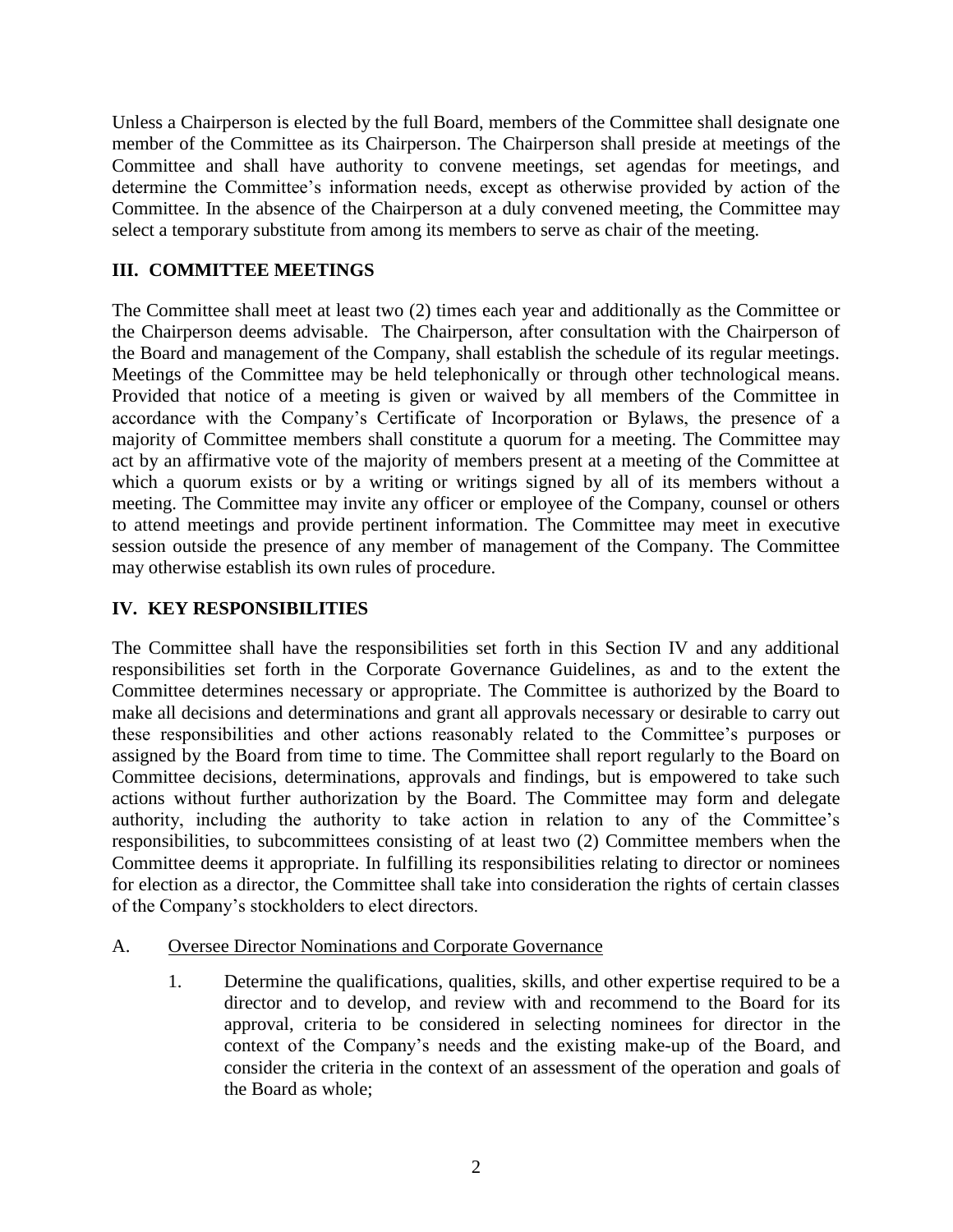- 2. Identify, review the qualifications of, and recruit candidates for the Board consistent with criteria approved by the Board;
- 3. Review and consider any Board candidates recommended by the Company's stockholders;
- 4. Make recommendations to the Board regarding the selection and approval of the nominees for director to be submitted to a vote at the annual meeting of stockholders;
- 5. Develop and recommend to the Board from time to time revisions to the Corporate Governance Guidelines adopted by the Board, and oversee compliance with such Guidelines;
- 6. Review directorships in other public companies held by or offered to directors and senior officers of the Company;
- 7. Develop, subject to approval by the Board, a process for an annual evaluation of the Board and its committees and to oversee the conduct of this annual evaluation;
- 8. Review the Board's committee structure and composition and make recommendations to the Board regarding the appointment of directors to serve as members of each committee and committee chairpersons annually;
- 9. Consider and recommend to the Board the action to be taken with respect to any resignation tendered by a director;
- 10. Recommend to the Board candidates to be elected by the Board as necessary to fill vacancies and newly created directorships;
- 11. Evaluate the "independence" of directors and director nominees against the independence requirements of the New York Stock Exchange, applicable rules and regulations promulgated by the Securities and Exchange Commission and other applicable laws;
- 12. Review and discuss with management the disclosure included in the Company's proxy statement or annual report on Form 10-K regarding the Company's director nomination process and other corporate governance matters;
- 13. Review the Board's leadership structure in light of the specific characteristics or circumstances of the Company and recommend any changes to the Board for approval;
- 14. Review the risks and exposures associated with director succession planning, corporate governance and overall Board and committee effectiveness and composition;
- 15. Develop procedures for stockholders and other interested parties to communicate with the Board; and
- 16. Review any proposals submitted by stockholders for action at the annual meeting of stockholders and together with management make recommendations to the Board regarding action to be taken in response to each such proposal.